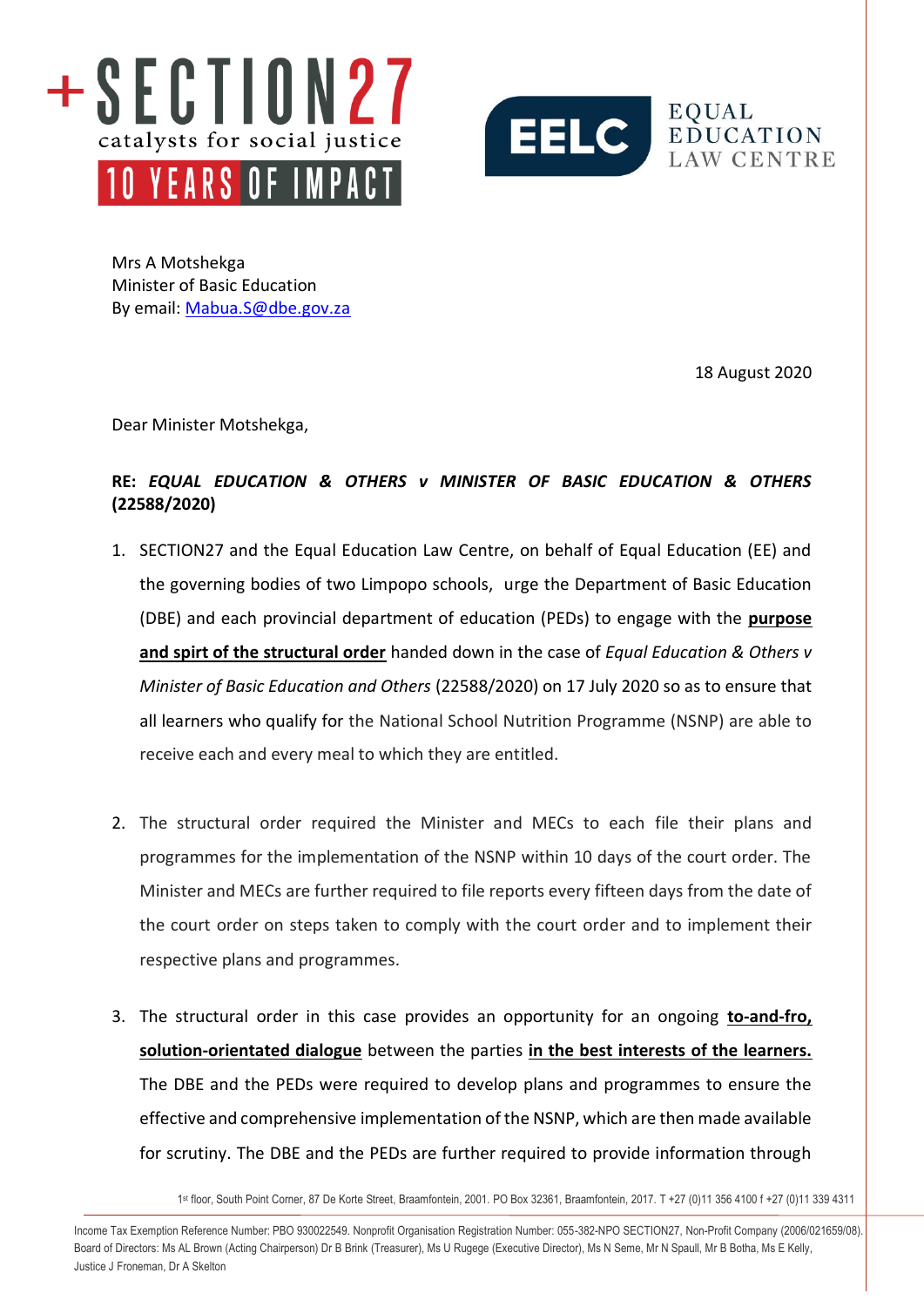regular reports to enable all parties to identify issues impacting implementation of the NSNP. This court ordered process, if utilised to its full potential, can facilitate a meaningful engagement between the parties wherein solutions are negotiated to remedy the issues impeding effective implementation.

- 4. The aforementioned plans and programmes were received from 31 July 2020. The applicants responded to the DBE's plan and programme as well as the plans and programmes from each of the eight PEDs. The responses highlighted concerns with each plan that would impact on the implementation of the NSNP.
- 5. The first set of reports in terms of the court order were due on 7 August 2020. We note that these have been filed as one consolidated affidavit with annexures on behalf of the DBE and the PEDs (the "Consolidated Report"). We note that the Consolidated Report does provide a more coherent outline of the national plan than that received on 31 July. This national plan however continues to be lacking in detail, in addition, deficits in provincial plans remain. Significantly, the main concern raised by the applicants in our first round of correspondence, being, impediments to the uptake of the NSNP during the school closure, have not been remedied and are cause for increasing concern in the perpetuation of child hunger.

## **THE POOR UPTAKE OF THE NSNP BY QUALIFYING LEARNERS**

6. The main issue affecting the implementation of the NSNP is reported to be the poor uptake of the programme in the current school closure period which, if not extended, will end on 24 August 2020. The Consolidated Report at page 8 states: "Provinces reported that learners that are not phased-in do not support the programme as intended to cover whole school provision of meals or the collect food parcels at school. The NSNP is ready to implement at full scale but due to fears of COVID-19 parents do not allow learners, or learners themselves do not collect; or long distance prevent learners to come to school which affect numbers of learners receiving meals negatively" (sic). The Consolidated Report does not elaborate on how this issue of poor uptake will be addressed or how the reasons stated by the DBE for the poor uptake were identified as the reasons why learners are not collecting food.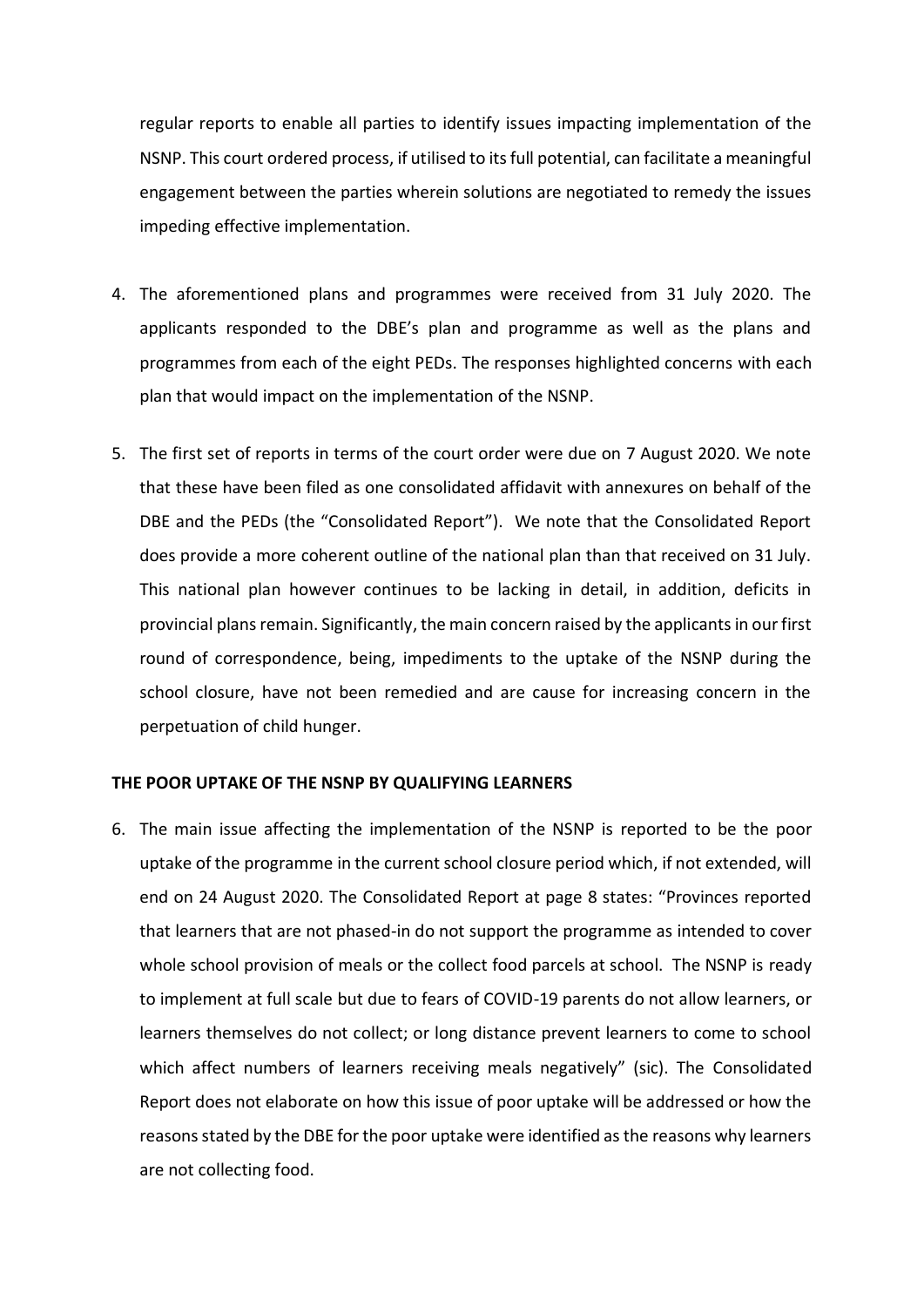7. The poor uptake of the NSNP is reflected in Annexure F to the Consolidated Report that provides provincial updates on the feeding of learners. While it is disappointing that no figures are provided for the Eastern Cape, many provinces reflect a very poor uptake in meals by learners. In Limpopo there appears to be a 100% uptake but this is clarified in the annexure to suggest that this figure is indicative of the meals that are provided to each school and are not meals actually collected by learners. A similar approach has been adopted in KwaZulu-Natal. (these numbers are marked with a \* below to denote the inaccurate approach to monitoring in these provinces). As stated in our previous correspondence, we have reports that suggest that no meals are being provided at schools in the Umkhanyakhude District of KwaZulu-Natal, while in Limpopo, learners from a number schools have stated that they are unaware their schools are providing meals during this period. Some of the figures in Annexure F appear to contradict provincial affidavits filed earlier. As an example, Gauteng has said that it is feeding 1.5 million learners, but Annexure F indicates that it is only feeding 117 849 learners.

| <b>PROVINCE</b>      | <b>NUMBER OF</b>         | <b>NUMBER OF</b>        | PERCENTAGE OF              |
|----------------------|--------------------------|-------------------------|----------------------------|
|                      | <b>LEARNERS PER</b>      | <b>LEARNERS</b>         | <b>QUALIFYING LEARNERS</b> |
|                      | <b>DISTRICTS</b>         | RECEIVING MEALS         | <b>RECEIVING MEALS</b>     |
| <b>NORTH WEST</b>    | 270 440                  | 63573                   | 23,5%                      |
|                      |                          |                         |                            |
| <b>LIMPOPO</b>       | 1595165                  | 1595165                 | 100%*                      |
| <b>GAUTENG</b>       | 1 545 562                | 117849                  | 7%                         |
|                      |                          |                         |                            |
| KWAZULU-NATAL        | 2 349 729                | 2 347 406               | 100%*                      |
|                      |                          |                         |                            |
| <b>MPUMALANGA</b>    | 915 533                  | 700 586                 | 76,5%                      |
|                      |                          |                         |                            |
| <b>FREE STATE</b>    | 596674                   | 22153                   | 3,7%                       |
| <b>NORTHERN CAPE</b> | 267 427                  | 17028                   | 6,3%                       |
|                      |                          |                         |                            |
| <b>WESTERN CAPE</b>  | 486 799                  | 328 673                 | 67,5%                      |
|                      |                          |                         |                            |
| <b>EASTERN CAPE</b>  | <b>NO</b><br><b>DATA</b> | <b>NO DATA PROVIDED</b> | <b>UNKNOWN</b>             |
|                      | <b>PROVIDED</b>          |                         |                            |
|                      |                          |                         |                            |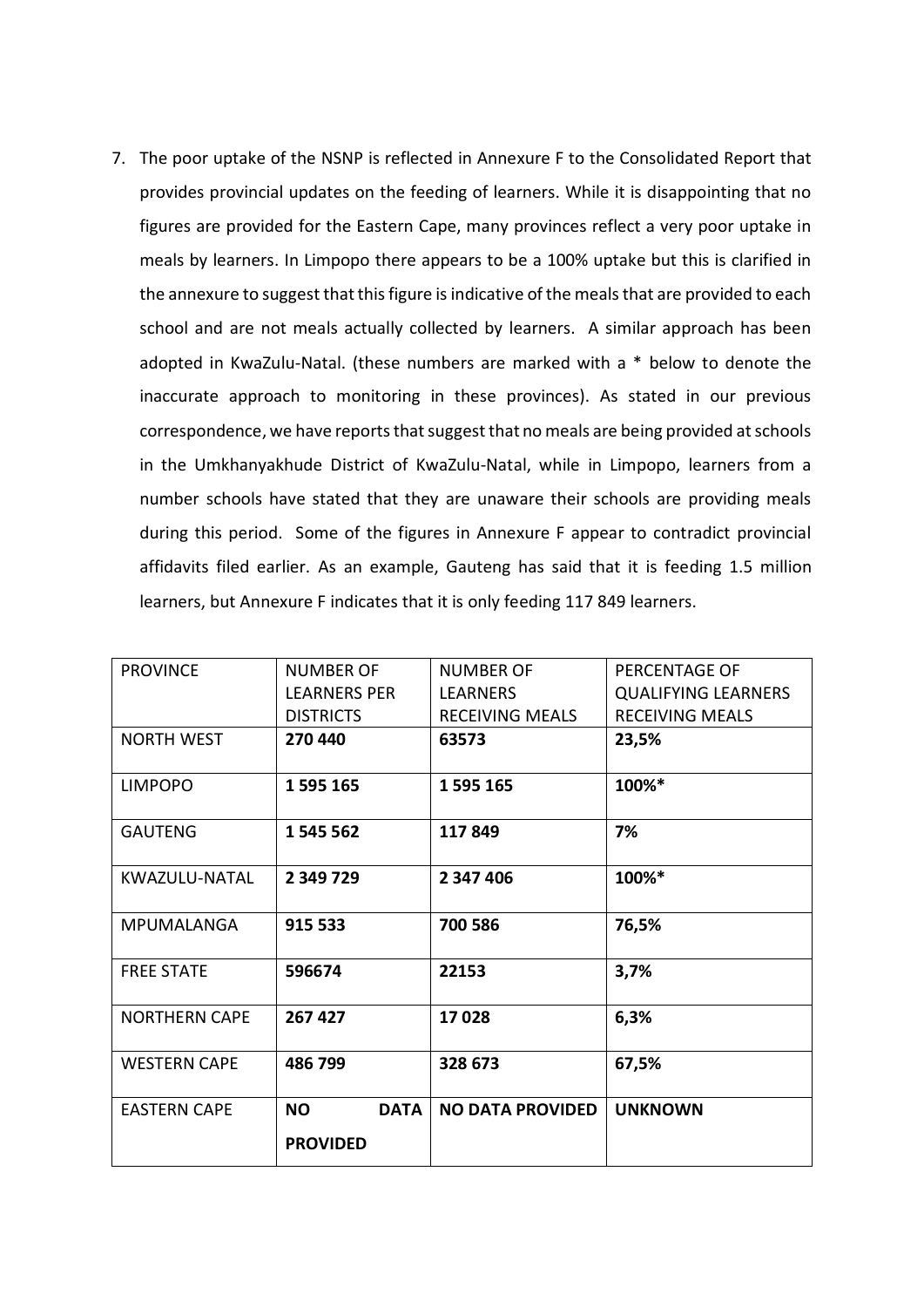- 8. The concerns in respect of poor uptake have been highlighted in previous correspondence. First, in most provinces, there is inadequate to no communication strategies aimed at learners and caregivers in respect of meal provisioning. Second, the absence of adequate provisioning of transport for learners who live far away from the nearest school is a hindrance. The Limpopo Department of Education in its initial plan undertook to assist with scholar transport, but did not provide any further details. The Consolidated Report does not provide any details of whether such scholar transport is now operational and if it is impacting on the uptake of the NSNP.
- 9. The Consolidated Report notes that lack of social distancing has impacted on learners not feeling safe to collect food. This is despite the existence of protocols and guidelines necessitating social distancing practices being implemented at schools.
- 10. It is therefore imperative that the DBE provides guidelines to provinces in respect of the following and each province immediately implements the following:
	- 10.1 **A common approach across provinces for collecting and reporting data regarding meal uptake by learners.** For the NSNP to be effective, provincial updates must accurately reflect the number of meals collected by learners as well as reasons for low uptake in certain areas.
	- 10.2 **An effective communication strategy** that informs learners and caregivers of when meals are provided and whether schools are serving cooked meals or food parcels and how often; steps being taken to ensure learners will be transported to schools and collection times; steps to ensure the safety of learners under COVID-19 and the contact details of school/district/provincial officials that learners and caregivers may contact if there are concerns in respect of the provision of meals.
	- 10.3 **Scholar transport** for learners from far flung areas to school to collect food.
	- 10.4 **Social distancing measures** at school in accordance with developed protocols and guidelines.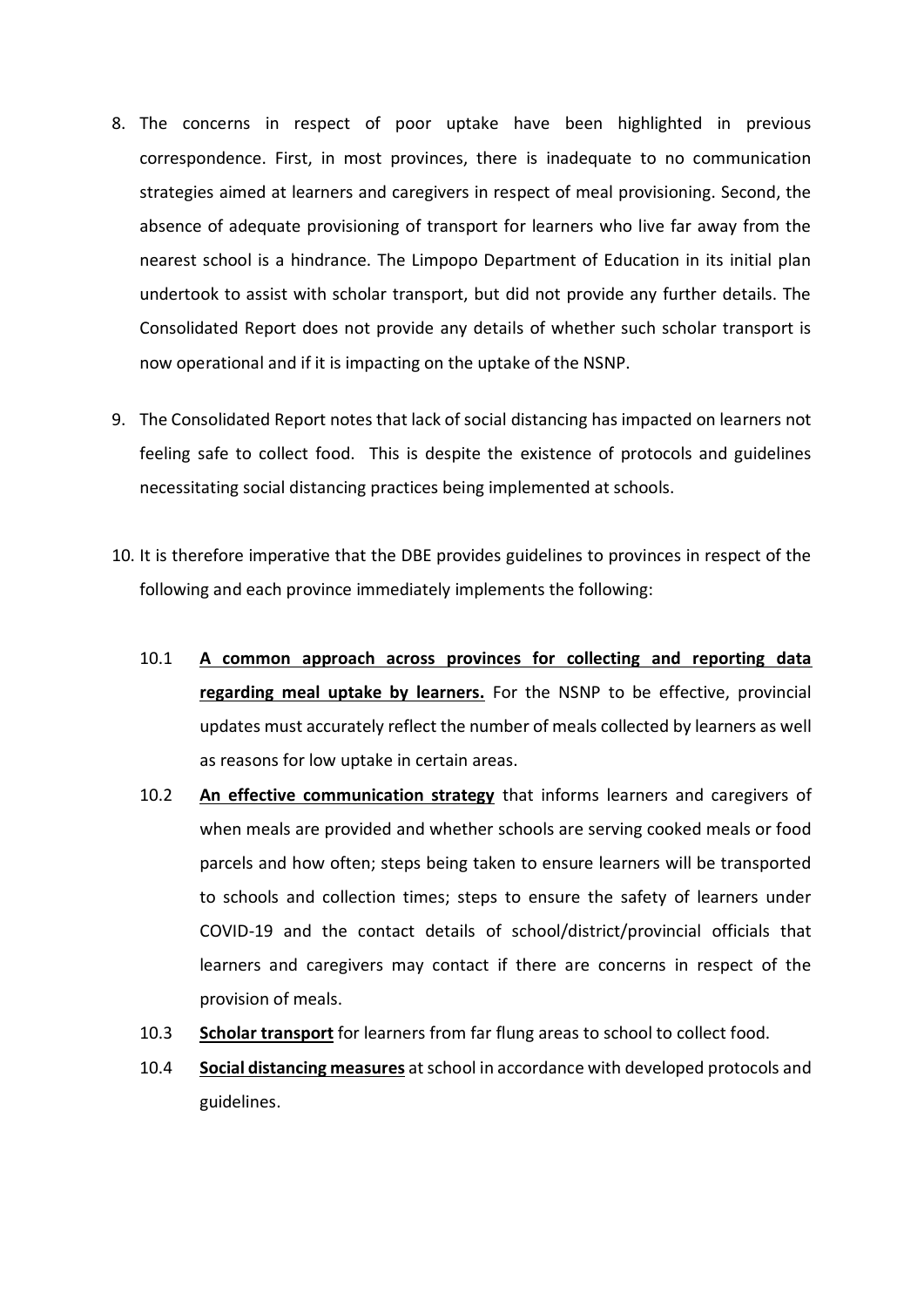## **INSUFFICIENT INFORMATION IN RESPECT OF PROVINCIAL REPORTS AND MONITORING**

- 11. We note that one Consolidated Report does not constitute compliance with the court order. The applicants interpret the court order to require that the DBE provide a report and each PED provides its own context specific report. Furthermore, if PEDs are required to provide reports to the DBE (as stated on pages 3 and 7 of the Consolidated Report), it is uncertain why those reports are not simply attached as part of the court reporting process. For example, in the original DBE plan and in the Consolidated Report, it is stated that PED's must develop province specific implementation plans with various options such as cooked meals, learners collecting meals and provision of food parcels. These reports are not attached and have not been shared with the applicants and the Consolidated Report does not provide this information either. **We request that provincial reports to the DBE detailing the NSNP implementation be included in the court reporting processes**.
- 12. We note at page 6 of the Consolidated Report that Revised Business plans from the PEDs in response to the COVID-19 adjustments were due on 14 August. **The Revised Business Plans should be included in forthcoming reports to ensure that budgets are efficiently allocated for the provision of meals to all qualifying learners in accordance with the court order**.
- 13. We note that Annexure E purports to be provincial monitoring plans but, in fact, just appears to be provincial rosters reflecting annual school visits. They do not specifically report on monitoring during the period of school closures and the phased re-opening of schools and also do not distinguish between planned visits and visits that actually happened. These "monitoring plans" do not reflect what monitoring tools are being used or what data is being collected. The Consolidated Report refers to NSNP monitors being utilised in each province, however the questionnaires completed by monitors and the findings emanating from these visits, are not included in the Consolidated Report. It would be useful if provincial monitoring reports could report on schools not implementing social distancing guidelines and measures taken to remedy this situation. In addition, it would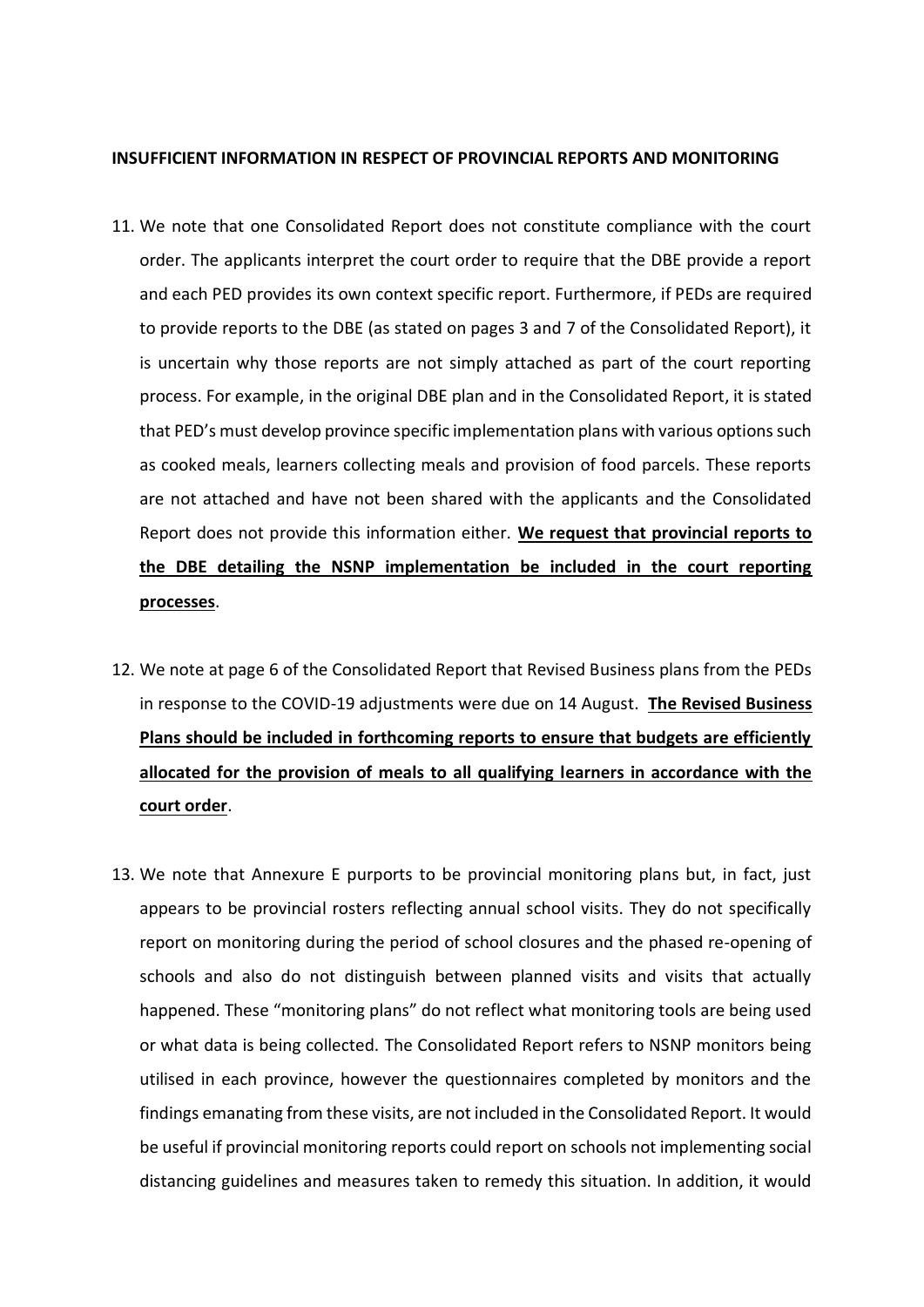be useful if these reports monitored reasons for low uptake and remedies put in place. **The applicants have previously requested that each province provides its provincial monitoring plan and we do so again in this open letter.**

- 14. The Consolidated Report at page 7 makes reference to the development of the DBE's monitoring strategy referred to as "MRR" that includes monitoring, report and response. No further detail is provided in respect of what MRR entails. The applicants have previously requested that the DBE provide a framework for monitoring the provinces. **Furthermore, details in respect of the MRR strategy as well as data collected should be included in reports filed in court so as to better assess compliance with the court order.**
- 15. Finally, we urge each province to refer to issues raised here and in correspondence to each province and inform the applicants of steps taken to remedy these issues in future reports.
- 16. We trust that the DBE and each province will take concerns we have raised *s*eriously and report on immediate steps taken to remedy these concerns. As we noted previously, paragraph 103.13 of the court order authorises the applicants to approach the court for further relief to ensure compliance with the order. If our concerns are not addressed in the next report, we do intend to approach the court for appropriate relief to ameliorate ongoing hunger amongst school children.

Sincerely

Jewerson.

Sasha Stevenson Attorney at SECTION27 [stevenson@section27.org.za](mailto:stevenson@section27.org.za)

Chandre Stuurman / Sipho Mzakwe Attorney at Equal Education Law Centre [chandre@eelawcentre.org.za](mailto:chandre@eelawcentre.org.za) / [siphom@eelawcentre.org.za](mailto:siphom@eelawcentre.org.za)